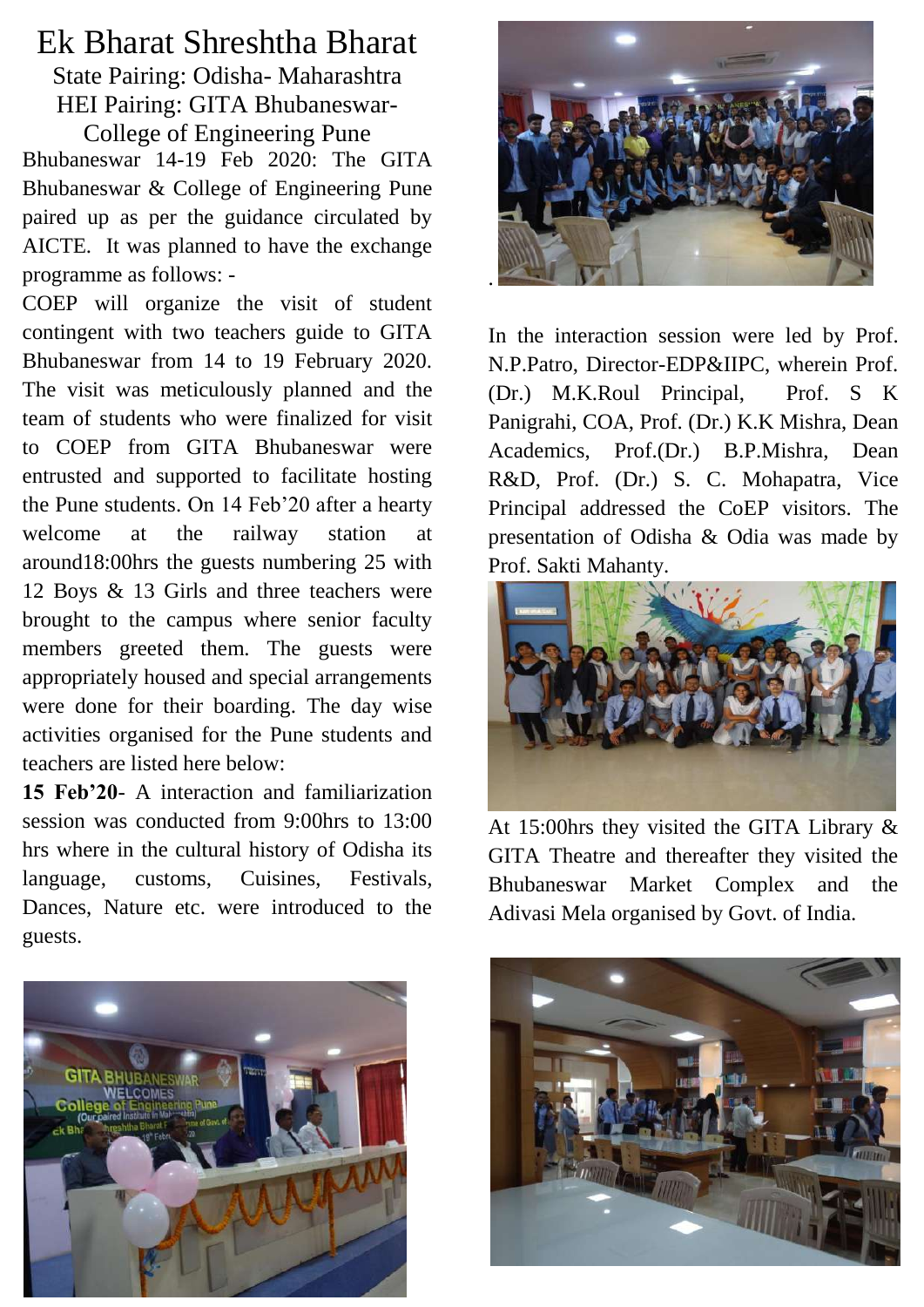The students and the teacher guides and student coordinators of GITA spent around four hours in the mela and market complex and visualised the local products of the state from various locations across Odisha. They were also shown the Assembly & State secretariate during this visit.



The guests took great interest in the products and bought certain samples as sovereign to carry to Pune.

**16 Feb'20 –**The team, after breakfast started their next tour to the historic Dhauli Sthupa, they were explained about the history as to how the Magadha Emperor Ashoka transformed from Chandashok to Dharmashok after the infamous Kalinga War. They spent about 2 hours at Dhauli Sthupa.







After Dhauli Sthupa they proceeded towards Konark. The visitors mesmerized seeing the 13 century Sun Temple dedicated to Hindu God Surya, the remnants of the 200 feet Rock Chariot, its immense wheels and the horses pulling it; all carved out of stone. The survived structures and the elements of intricate artwork captivated the guests till they were almost forced to leave the premises. The full temple which was named as Black Pagoda by the European Sailors in their reports as early as 1676, had scientific significance.

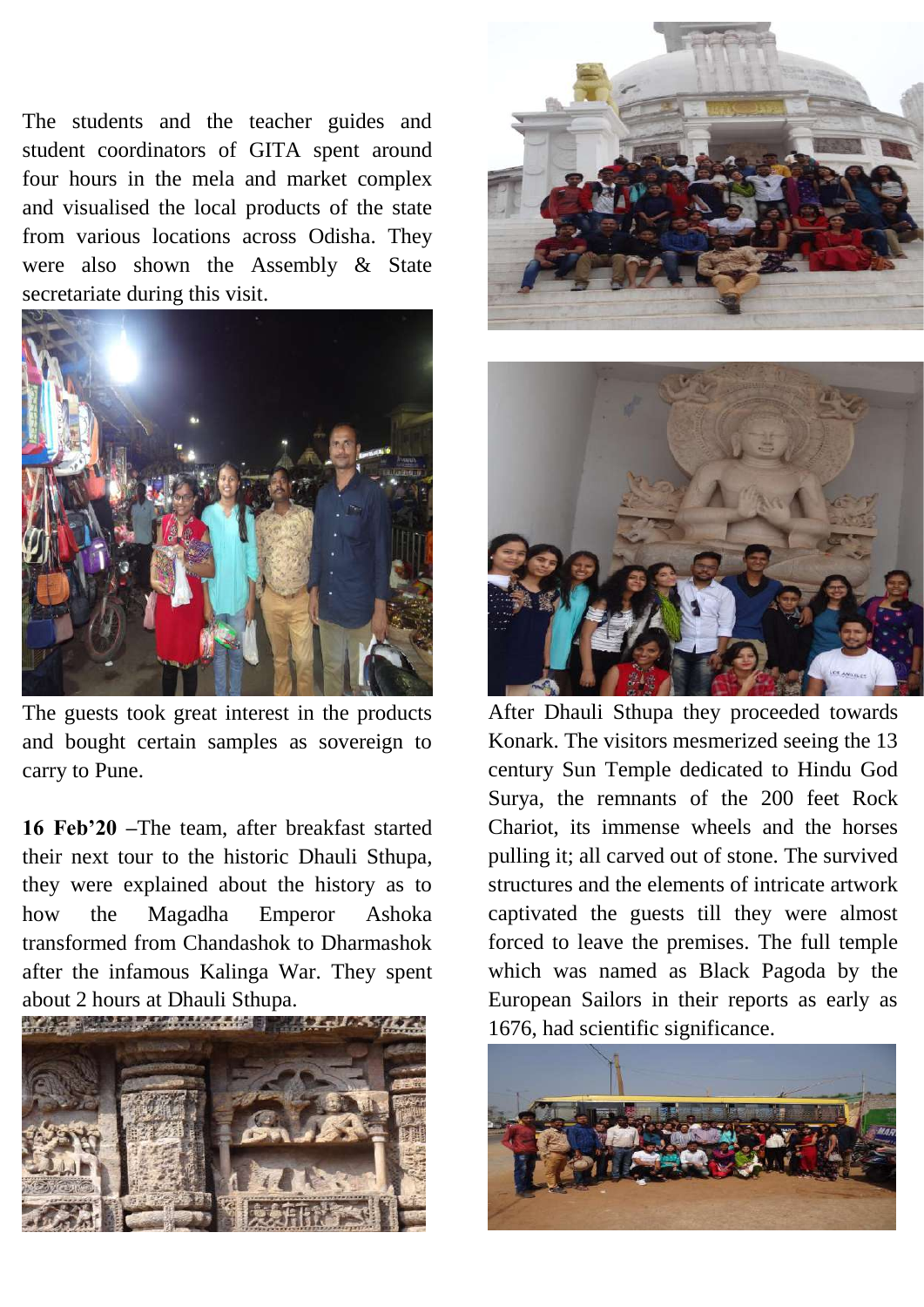

After visit to Konark, the lunch was served to them with pure Odia delicacies and desserts which even though unfamiliar to their taste buds but they took keen interest in tasting them and discussed them during their stay in Odisha.

The journey from Konark to Puri on the marine drive overseeing the beauty of Mahadadhi has captivated the Marathi visitors. At Puri Jagannath Dham the visitors were led to the Temple following the essential rituals. They witnessed the immense faith and *Bhakti* of people. They saw how a large crowd entering the 22 steps could simultaneously offer prayer to the three sibling deities.

Tourist guides helped students all through to learn about the history of these beautiful and world famous monuments. The whole day was a overwhelming recipe to the visiting team to know much about the odisha & its culture.

**17 Feb'20-** Visits started at 08:00 AM to the World famous Lingraj temple one of the oldest temples in Bhubaneswar. The temple was built starting from 615 CE till 1104 CE. COEP team visited the Lingraj temple famous for Lord Shiva and seen its beauty and architecture. The city of Bhubaneswar is also called Ekamra Khetra based on the origin of the Lingaraj Temple.

After visit of the temple they visited the Kandagiri and Udaygiri Caves which were well maintained natural as well as artificial caves built during  $1<sup>st</sup>$  century BCE. The were used by the jain monks & ascetics during the reign of King Kharavel. They still have the inscriptions giving a glimps of ancient history. Some of them are double storied. These ancient caves were excaveted by King Kharavel. The visitors stayed upto 13:30 hrs in these caves and returned back to campus for lunch.

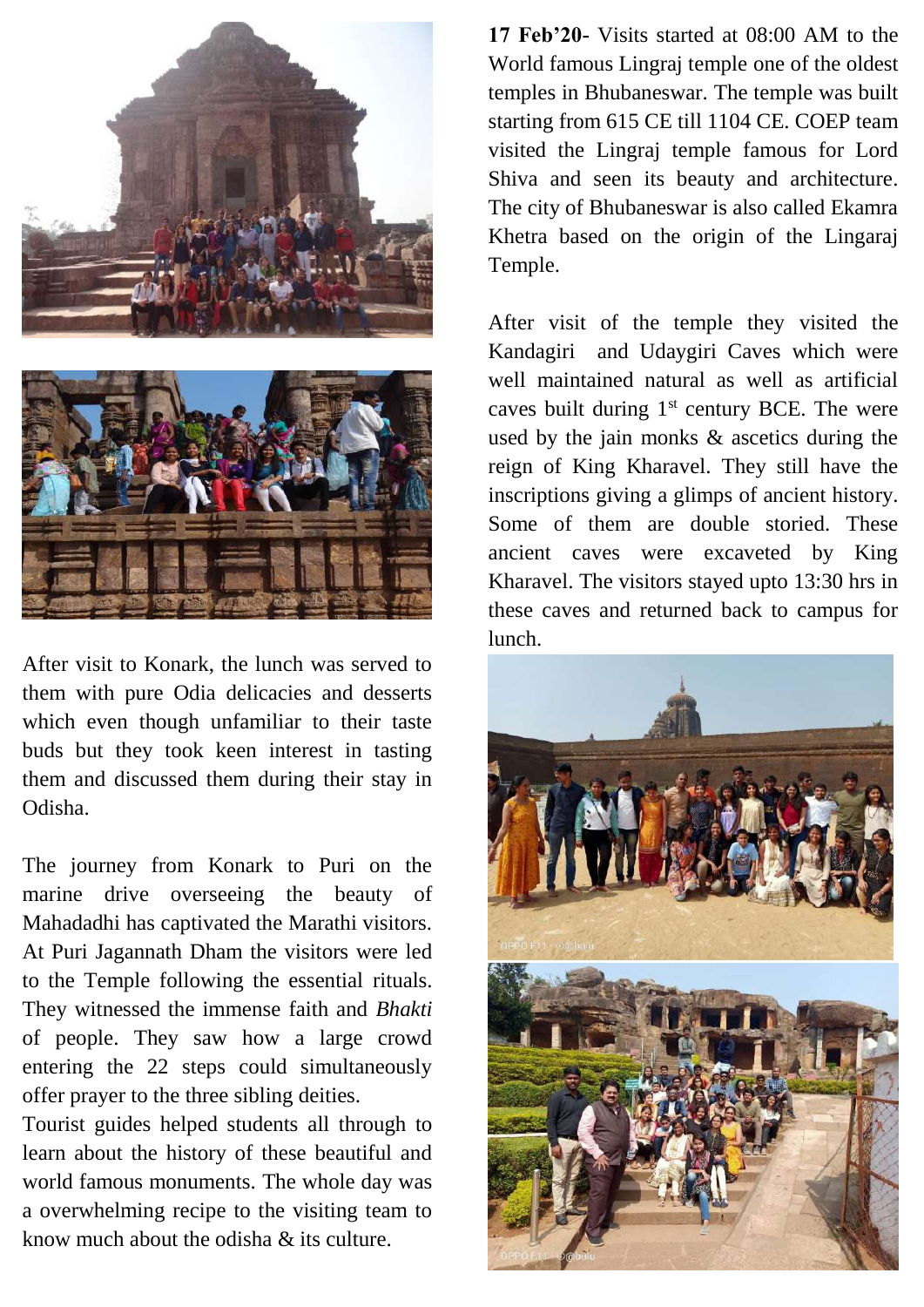After having lunch and getting fresh, at 15:30hrs cultural programme was arranged where both the paired college students took part and showcased their culture of their states. Students from GITA Performed Sambalpuri Dance, Odissi Dance and blend of several folk songs as well as vocal performances. They staged a Drama written, directed and acted by themselve which represented a kaleidoscope of the odisha culture and tradition.

The CoEP students performed Lavani and other mesmerising forms of dance representing their culture and tradition. The theme of this session was to understand, visualise and enjoy each others culture.









**18 Feb'20-** Half Day visit to one of the oldest Zoo in India the Nanadanakanan from 8:30hrs to14:00hrs marked the balance of the touring spree of the CoEP visitors.